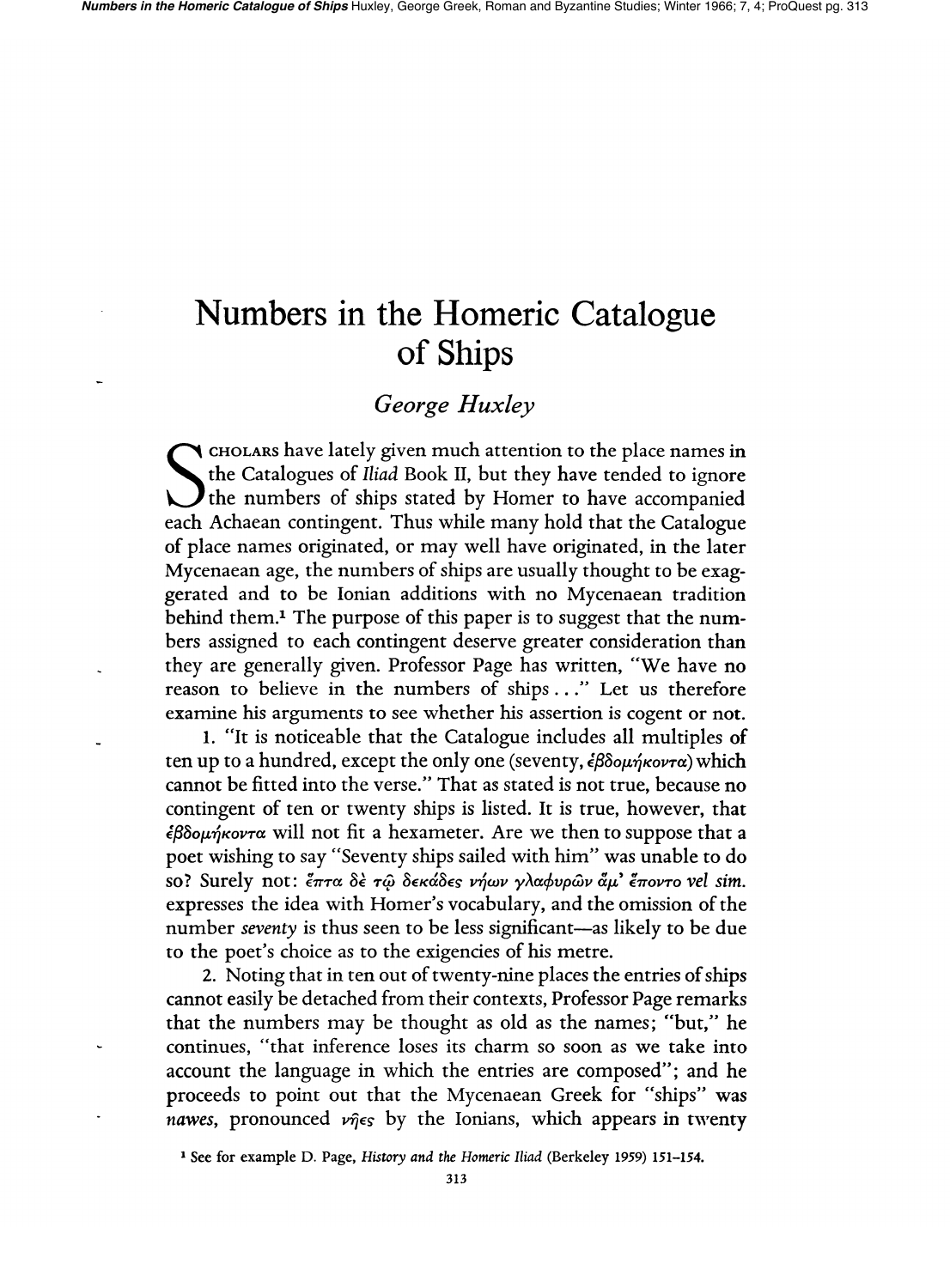#### 314 NUMBERS IN THE HOMERIC CATALOGUE OF SHIPS

places, whereas in the other nine we find the Ionian formation  $\nu \leq \epsilon$ s. He adds that in four instances  $\nu \epsilon \epsilon s$  is accompanied by the new form *€U'T£X6wV'TO,* which looks to be an Ionian development.2

Here we must be careful to distinguish between the language in which the poem is expressed and (what was certainly different) the form in which the poem originated. As has been noticed in an Irish context, "the fact that an extant recension of a tale is considerably later linguistically than the date of its characters does not preclude the possibility that it is merely a modernization of a nearcontemporary tale"3-a remark which is true of an oral as well as a written tradition. The fact that *έστιχόωντ*ο is Ionian, not Mycenaean, does not prove the numbers of ships found with that verb also are of Ionian origin. The comparable Ionian form *εσχατόωσα* is found in the body of the Catalogue,4 but Professor Page, who believes that the Catalogue originated in Mycenaean times, would be the last to argue that the words Ποσιδήϊον or 'Ανθηδόνα έσχατόωσαν entail that the Boeotian entry is of purely Ionian composition.

3. The same objection applies to the following argument: " $\dots$ one or two of the numbers themselves appear to argue in favour of Ionian composition: it is improbable that the contraction of  $\sim$ \*> *δγδωFάκοντ*α to *δγδώκοντ*α could be earlier than the Ionian period; and *€VEV1}KoVTa* is surely not replaceable by any conceivable Mycenaean form. We are therefore compelled to admit that about a third of the ship entries are of purely Ionian composition." Of course we are-at least a third, but we want to know when the numbers originated, not when they were included in the poem in their present form. The body of the Catalogue contains many Ionisms, yet Professor Page reasonably claims that it is substantially an inheritance from the later Mycenaean age. Similarly the Ionisms in the number entries are by themselves no objection to the daim that the numbers too are as likely to be of Mycenaean origin as not. Moreover the claim may still be made, whether or not the entries giving numbers of ships can be disentangled from their contexts.

<sup>&</sup>lt;sup>2</sup> P. Chantraine, Grammaire homérique (Paris 1942) 358-359, who compares the uncontracted form, without διέκτασις, όμοστιχάει [Ο 635]. νέες έστιχόωντο may simply be an Ionic variant of an earlier νήες (or να<sub>Γες)</sub> στιχάοντο. But νέες κίον [B509] is less easily reduced.

<sup>3</sup> Brian 6 Cuiv, PBA 49 (1963) 241.

<sup>,</sup> See G. P. Shipp. *Studies in* the *Language of Homer* (Cambridge 1953) 62. and Page. *op.dt.*  177.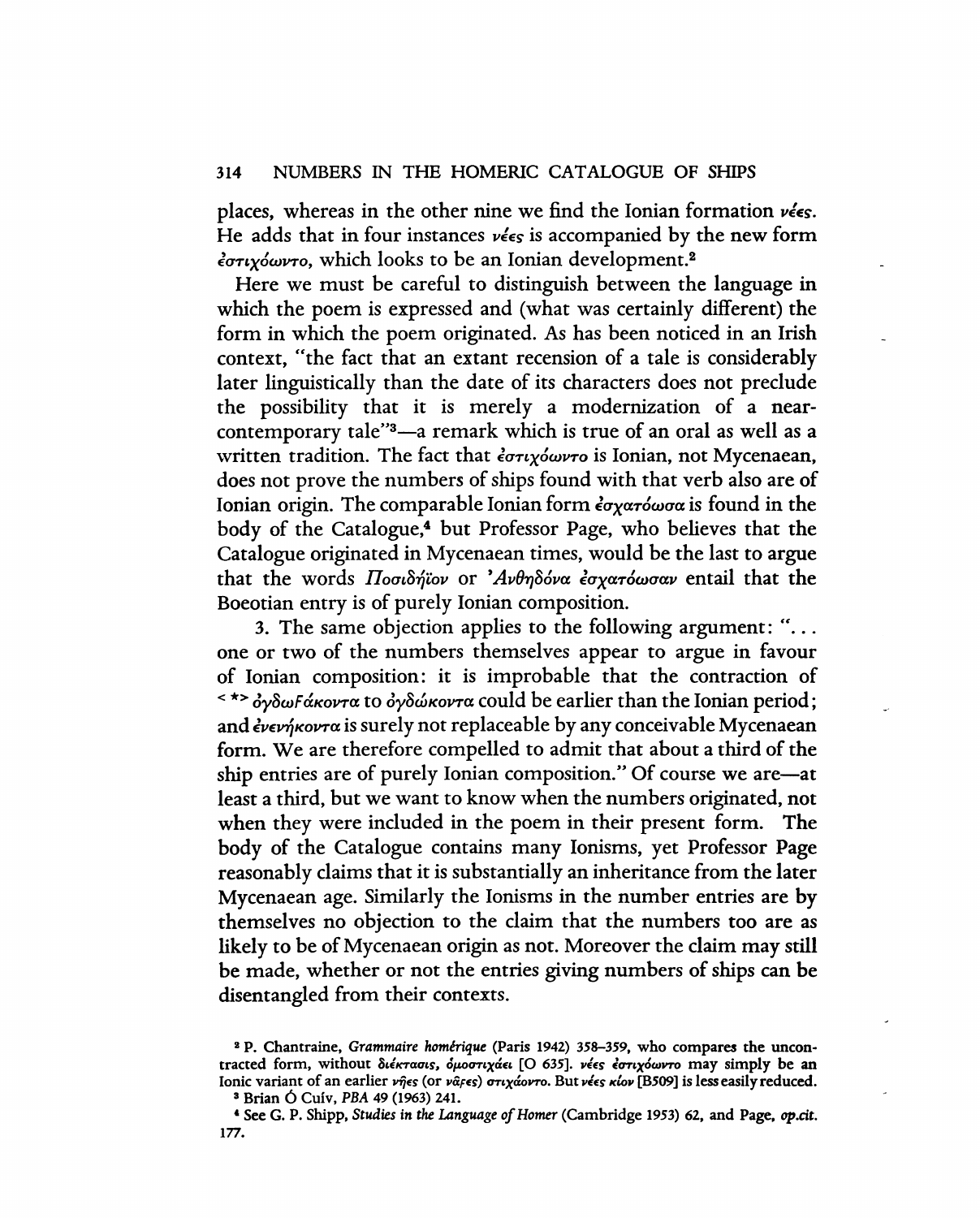#### GEORGE HUXLEY 315

4. For Professor Page the numbers of ships are "presumably" "reckless exaggerations": "the figures themselves discourage all but the sturdiest faith. For example, the figures for Thessalian districts (some of them apparently not maritime) are much too high; the total of 1,186 ships is logistically absurd for a landing in the Troad ... " This characteristically vigorous and stimulating rhetoric demands analysis. (a) Whether the numbers of ships of contingents from northern Greece are too high or not is perhaps a subjective matter. Compared with the hundred ships of Agamemnon, the eighty of Diomedes, the sixty of Menelaos, the ninety of Nestor or the eighty of Idomeneus, the northern contingents from the Greek mainland are not "too high": Achilles has fifty, Protesilaos had forty, Eumelos has eleven, Philoktetes seven, the sons of Asklepios thirty, Eurypylos forty, Polypoites and Leonteus forty, Gouneus twenty-two, and Prothoos forty. Since the great Thessalian plain was rich and populous in Mycenaean times, we need not be surprised at the number of contingents from that neighbourhood. (b) It is true that some northern Greek heroes who appear in the Catalogue did not have their homes near the sea. But neither did the remote Arcadians, to whom Agamemnon gave sixty ships. We are not told whence the inland northerners obtained their ships, but that does not permit us to assert that their ship numbers are exaggerated. Agamemnon, as commander in chief, may, for example, have ordered other heroes to make ships ready for the inlanders at Aulis or Pagasai, but speculation is pointless. (c) Even if we grant to Professor Page that the total of ships is logistically absurd for a landing in the Troad, it has to be pointed out that the expedition was not aimed at Troy only but at other places in or near northwestern Asia Minor too-as Walter Leaf justly remarked, it was a Great Foray,<sup>5</sup> in which Thebe, Lyrnessos, Lesbos, Tenedos and other places were assaulted. Before we assert that the numbers were exaggerated, we must, to be fair to Homer and his predecessors, know whether or not Mycenaean Greece was incapable of mustering such a fleet. We have no contemporary evidence from the later Mycenaean period to help in this matter, but the Egyptian records of the attacks of the sea peoples suggest the presence of powerful fleets in the eastern Mediterranean about 1200 B.C., and the economic strength of the Mycenaean world was such that a concerted effort

<sup>&</sup>lt;sup>5</sup> Troy (London 1912) Appendix D.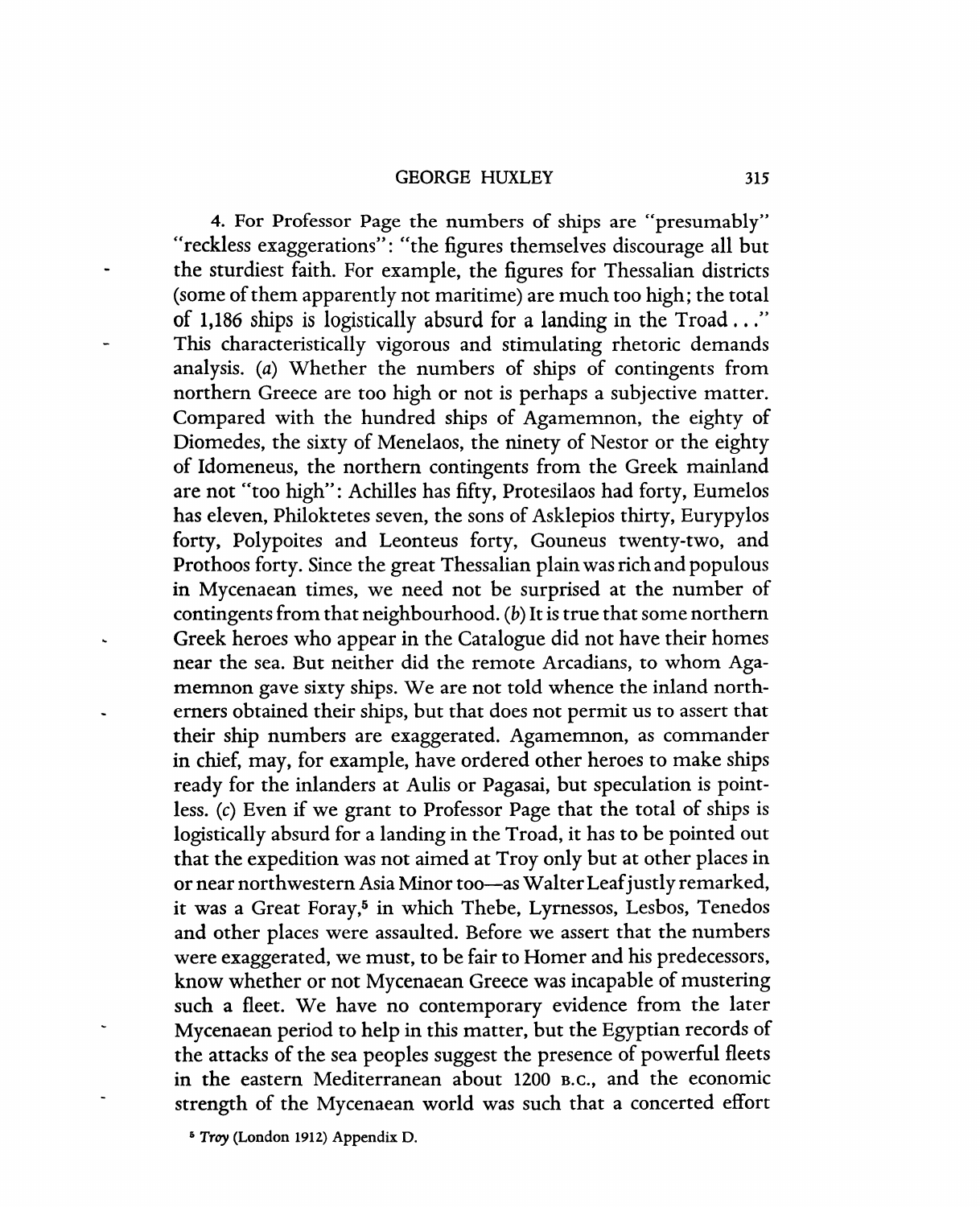to muster one thousand or more ships may well have been within the powers of the Achaeans. It is better therefore to state that we do not know how accurate the numbers are; we have no right to declare them exaggerated.6

5. It is illogical to declare the *numbers* exaggerated while ignoring the *sizes* of the ships. The Boeotian ships contained 120 men, and there were 50 of them making a contingent of 6,000. Philoktetes had fifty rowers in each of his seven ships, and so perhaps brought no more than 350 men to Troy, in Homer's opinion. Achilles too had 50 men in each of his 50 ships, and so brought 2,500 men to Troy *(Iliad* 16. 168-170). By far the greatest contingent followed Agamemnon *(Iliad* 2.577), whose force was therefore much larger than the 6,000 of the Boeotians. If with Thucydides (1.10.5) we strike an average, then the total contingent was  $85 \times 1,186$ , or about one hundred thousand men. This is not an absurdly large number, given the resources of Mycenaean Greece. At the battle of Lade there were, if each trireme held 200 men, about 75,000 men from Ionia and the Aeolis alone.<sup>7</sup> Moreover the majority of the Achaeans' ships may have been closer in size to those of Philoktetes than to those of the Boeotians, so that a total markedly less than 100,000 may have been supposed in the oral tradition to have gone to Troy.

6. We may agree with Professor Page when he writes that "it is prudent to allow that a considerable period of time may have elapsed between the Trojan War and the making of the Catalogue"; but what he says next must be questioned: "... it is unlikely that an Order of Battle composed at the time of the gathering of the clans, or very soon afterwards, would have distorted the facts so far as to assign the largest and most prominent place to Boeotia and her obscure neighbours." Later he concludes that the Catalogue was composed in Boeotia (1) because of the prominence of Boeotia in the list and (2) because Boeotia was the native home of poetry of this type throughout the Dark Ages. The second reason, though not conclusive, is better than the first. The Catalogue has to begin somewhere and where better than in Central Greece near the centre of the Mycenaean

<sup>•</sup> Thucydides adds the interesting point that the entire army could not be employed against Troy at one time, because the Achaeans had to forage (1.11.1 and see also Jacoby on Hellanikos *FGrHist* 4 F 27). Note too that Homer does not absurdly exaggerate the numbers of the Trojans: he thought that if the Asiatic allies were not counted there were more than ten Achaeans at Troy to each Trojan householder *(Iliad 2.123-128).* 

<sup>7</sup> C. Roebuck, *Ionian Trade and Colonization* (New York 1959) 22.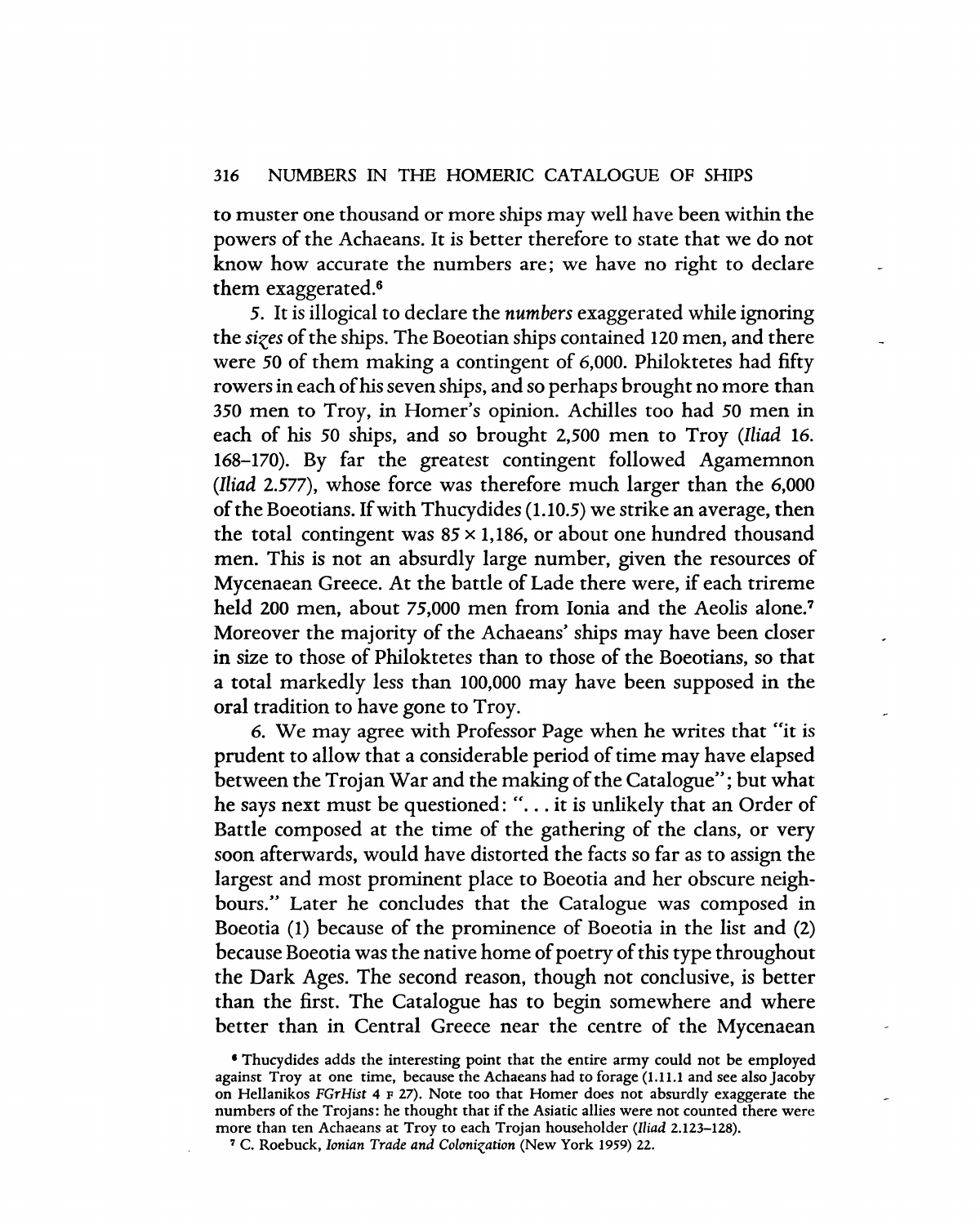#### GEORGE HUXLEY 317

domains; close to Aulis where the fleet, whose contingents it is to list, gathered? Twenty-nine places are named, but no sign is given . that Boeotia was specially populous or the Boeotian contingent outstandingly large<sup>8</sup>—that is a distinction reserved for Agamemnon. Mycenaean Boeotia contained many sites but few of them are known to have been large; thus the Boeotian entry is not in serious conflict with the available archaeological evidence.<sup>9</sup>

7. Professor Page states that according to Thucydides the Boeotians occupied Boeotia, which was formerly known as the Kadmeian land, sixty years after the Trojan War; he therefore declares that the Catalogue represents Boeotia as it was at least sixty years after the Trojan War, so that the immigrant Boeotians may well have exaggerated the importance of their newly acquired territory, which he implies was of less importance at the time of the Trojan War.

What Thucydides in fact says (1.12.3) is that the Boeotians, being displaced by the Thessalians, occupied the land called formerly Kadmeian and now Boeotia in the sixtieth year after the Trojan War; but that there had been an  $\frac{\partial \pi}{\partial \alpha}$  before the war, which explains why Boeotians joined in the Trojan campaign. To judge from the Catalogue, which Thucydides evidently has in mind here, the group of Boeotians who arrived before the Trojan War at least sixty years before the others was a large one. There is nothing in Thucydides or in the Catalogue to show that the Catalogue's Boeotian entry represents Boeotia as it was no earlier than sixty years after the Trojan War; Professor Page's contention that the picture of Boeotia is distorted therefore requires other evidence than that of Thucydides to confirm it. The Boeotia of the Catalogue, twenty-nine towns, fifty ships, six thousand men and all may even be the Boeotia whose forces joined the Achaean host at Aulis.<sup>10</sup>

To conclude: the numbers in the Homeric Catalogue of Ships have as strong a claim to serious consideration as the place names and the

<sup>8</sup> T. W. Allen, *The Homeric Catalogue of Ships* (Oxford 1921) 41.

<sup>&</sup>lt;sup>9</sup> See the judicious remarks of V. R. d'A. Desborough, *The Last Mycenaeans and their Successors* (Oxford 1964) 120. The dense Mycenaean settlement around Lake Copais and elsewhere in Boeotia is documented by R. Hope Simpson, *A Gazetteer and Atlas of Mycenaean Sites [BullInstClassStud,* Suppl. 16] (London 1965) 113-129.

<sup>&</sup>lt;sup>10</sup> It is noteworthy that the Catalogue begins with the two towns closest to the mustering place, Hyrie and Aulis [Strabo 404c]: see also V. Burr, NEQN KATAAOrOE, *Klio* Beiheft 49 (1944) 18-20.